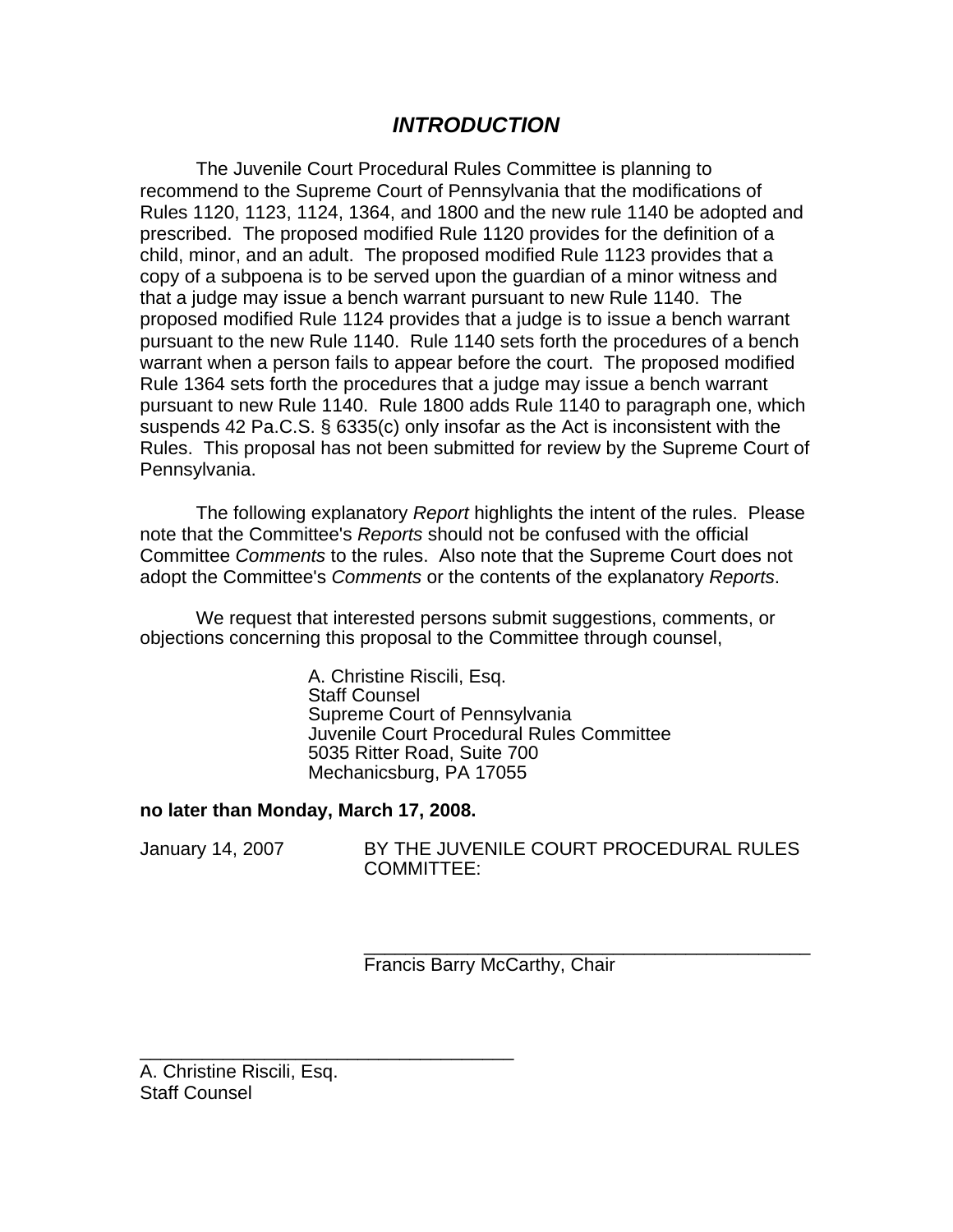## *EXPLANATORY REPORT*

## **RULE 1120 - DEFINITIONS**

 The Committee is proposing two new definitions and the modification of one definition. The Committee is modifying the definition of a child by adding that the child is the subject of the dependency proceeding. Currently, a child is a person under the age of eighteen or was adjudicated dependent before reaching the age of eighteen years and who, while engaged in the course of instruction or treatment, requests the court to retain jurisdiction until the course has been completed, but in no event is to remain in the course of instruction or treatment past the age of twenty-one.

 The Committee is adding the definition of an "adult." The proposed definition of "adult" includes anyone eighteen years or older, except a child who is engaged in a course of instruction or treatment and requested the court to retain jurisdiction of them as a dependent child after turning eighteen years old.

The Committee is adding the term "minor." A "minor" is a person under the age of eighteen. This definition includes a dependent child, a minor witness, or other minor party. Therefore, a "child" can be a "minor" but a "minor" is not a "child" because a "child" must also be the subject of the dependency proceeding.

## **RULE 1123 - SUBPOENA**

 The Committee is proposing that paragraph (D) be modified because a master can not issue a bench warrant.

The Committee is proposing that paragraph (E) be added to Rule 1123. The Committee feels that it is important that the guardian of a minor witness be given a copy of the subpoena to impress upon their child the importance of a subpoena. It also allows the guardian to ensure his or her child is present for a hearing.

### **RULE 1124 - SUMMONS**

The Committee is proposing that paragraph (D) be modified because a master can not issue a bench warrant.

The additions in the *Comment* reference the rules for service of parties for a proceeding and the new Bench Warrant Rule.

### **RULE 1140 - BENCH WARRANTS**

 This new proposed rule provides for procedures when a bench warrant is issued for failing to appear for a hearing. There are separate procedures when the warrant is issued for a party to the proceedings and a witness to the proceeding.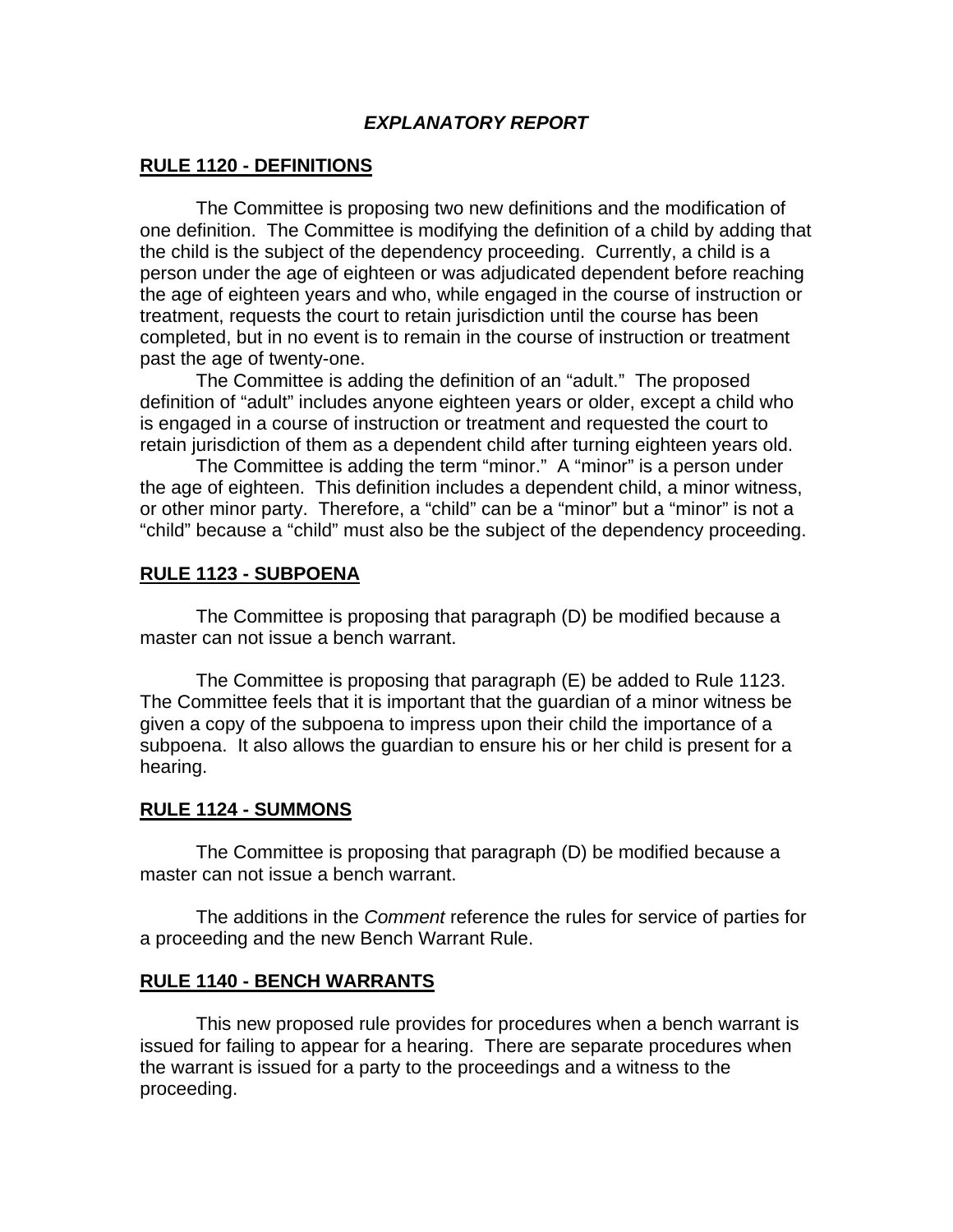Pursuant to paragraph (B)(1), if a party is arrested for a bench warrant, the party is to be brought to the judge who issued the warrant unless the judge specifically authorized detention in the warrant. Pursuant to paragraph (B)(2), if detention was authorized in the warrant, the party must have a hearing before the judge by the next business day or the party is to be released.

 Pursuant to paragraph (B)(3), if a party is a minor and is arrested for a bench warrant, the guardian of the minor is to be notified immediately of the minor's whereabouts and the reason for the issuance of the bench warrant. This provision ensures that the guardian knows of the detention and the reasons for the detention.

 Under paragraph (B)(4), if a party is arrested in another county, the party is to be transported immediately back to the county of issuance. If transportation cannot be arranged immediately, the party is to be taken to a judge of the county where the party is found. The judge is to decide: 1) if the person is the subject of the warrant; 2) if detention of the party is warranted; and 3) what arrangements for transporting the party back to the county of issuance are necessary.

If a witness is arrested for a bench warrant pursuant to paragraph  $(C)(1)$ , the witness is to be brought to the judge immediately. If the witness is not brought before a judge, the witness is to be released unless a motion to detain the witness has been filed. Pursuant to paragraph (C)(2), if a motion has been filed, the witness is to see a judge no later than the next business day or is to be released.

 A motion to detain a witness can be filed by any party. The motion should aver the necessity of the witness's detention. This averment should be supported by facts leading to this necessity.

 When the witness is brought before the judge, the judge is to address the motion and the reasons for the necessity of the witness's detention. For example, the witness may be harmed if the witness is not taken into protective custody or the witness may flee the jurisdiction because of threats of bodily injury or fear of implication in a crime or delinquent act.

 Pursuant to paragraph (C)(3), if a witness is a minor, the witness's guardian is to be notified immediately of the witness's whereabouts and the reasons for the issuance of the bench warrant. This provision ensures that the guardian is told about the bench warrant and the place of detention.

 Pursuant to paragraph (C)(4), if a bench warrant is executed in another county, the county of issuance is to be notified immediately and the witness is to be transported to the county of issuance. If transportation cannot be arranged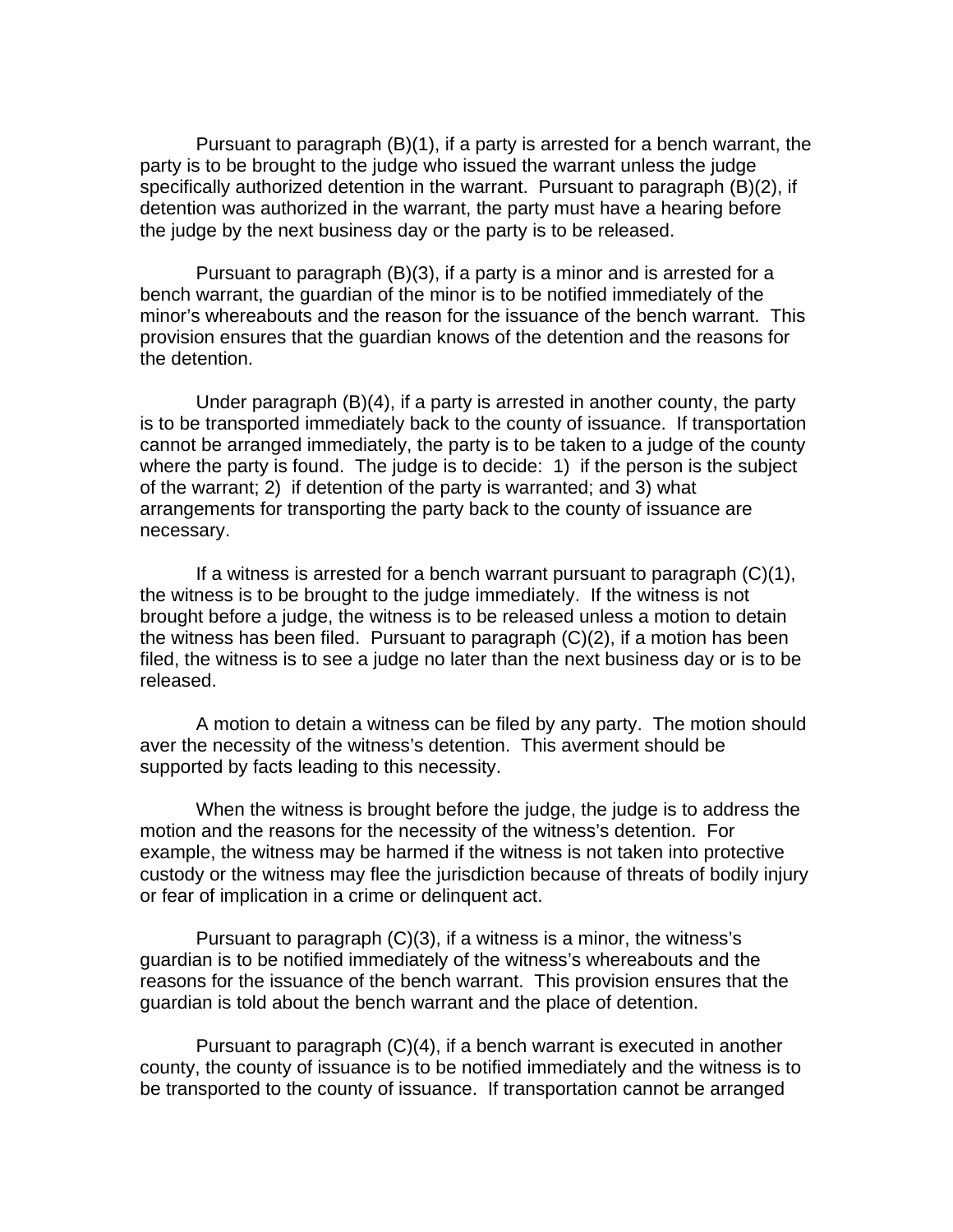immediately, the witness is to be released unless a motion to detain the witness has been filed.

 If a motion to detain the witness has been filed, the witness is to appear before a judge within twenty-four hours or the next business day unless the witness can be brought before the judge who issued the bench warrant within this time. The out-of-county judge is to determine: 1) if the witness is the subject of the warrant; 2) if detention is warranted; and 3) what arrangements for transporting the witness back to the county of issuance are necessary. In no circumstances is the witness to remain in another county for more than seventytwo hours of the execution of the warrant.

 Pursuant to paragraph (D), in all cases, the bench warrant is to be executed without unnecessary delay. When the bench warrant is executed, the bench warrant is to be returned to the issuing judge. Upon the return of the warrant, the judge is to vacate the bench warrant. The bench warrant is to be marked as executed in the system to ensure the subject of the warrant is not arrested again on the same warrant.

# **RULE 1364 - FAILURE TO APPEAR ON THE SUMMONS**

A reference to the new bench warrant rule has been added.

## **RULE 1800 - SUSPENSIONS OF ACTS OF ASSEMBLY**

 The new bench warrant rule has been added to paragraph one, which suspends 42 Pa.C.S. § 6335(c) only insofar as the Act is inconsistent with the Rules. The Rules require that a summoned person is to fail to appear for the hearing and the court is to find that sufficient notice was given to the summoned person.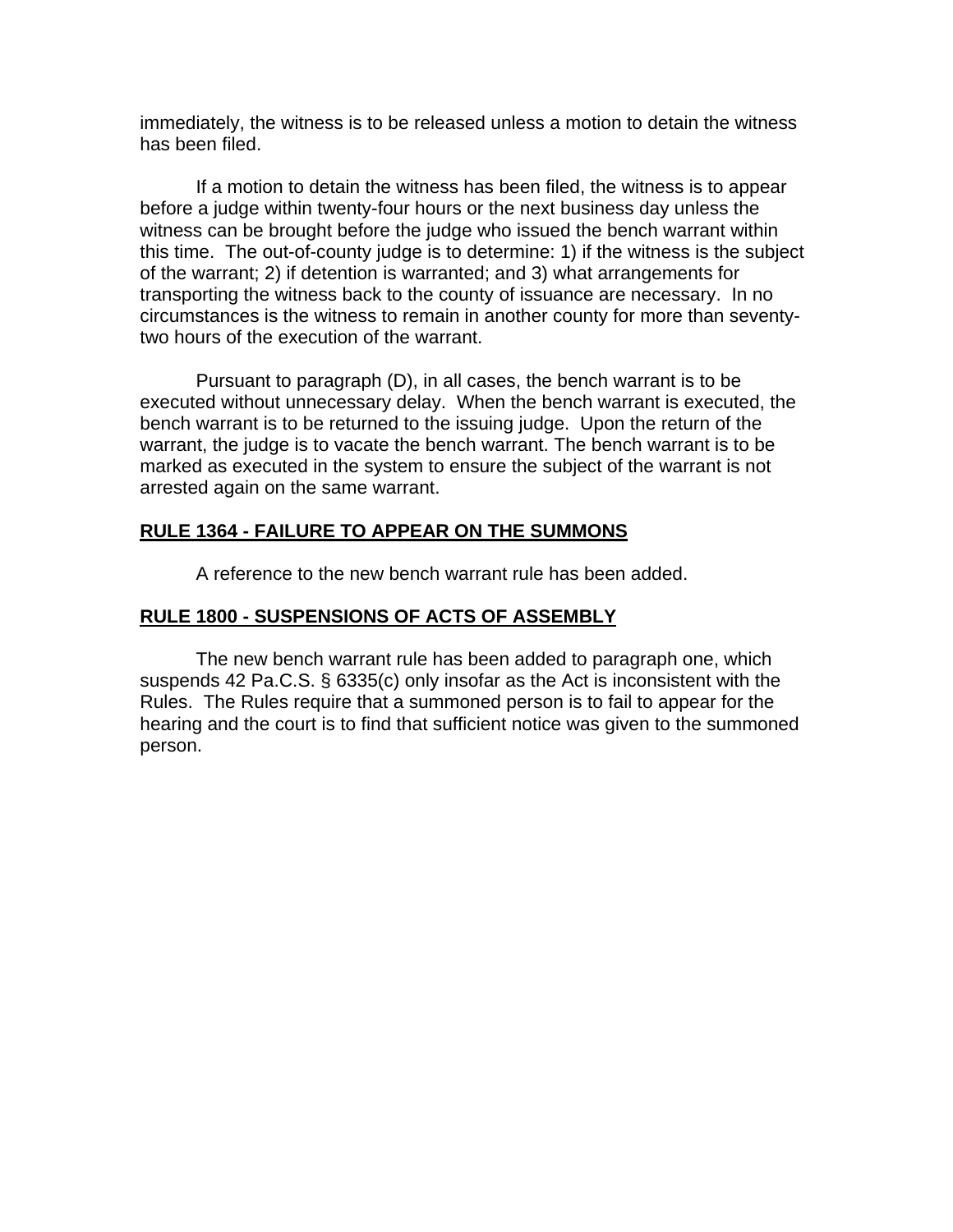## **RULE 1120. DEFINITIONS.**

**ADULT is any person, other than a child, eighteen years old or older.**

**\* \* \*** 

CHILD is a person who is under the age of eighteen **who is the subject of the dependency petition**, or who was adjudicated dependent before reaching the age of eighteen years and who, while engaged in a course of instruction or treatment, requests the court to retain jurisdiction until the course has been completed, but in no event shall remain in a course of instruction or treatment past the age of twenty-one years.

**\* \* \*** 

**MINOR is any person under the age of eighteen.**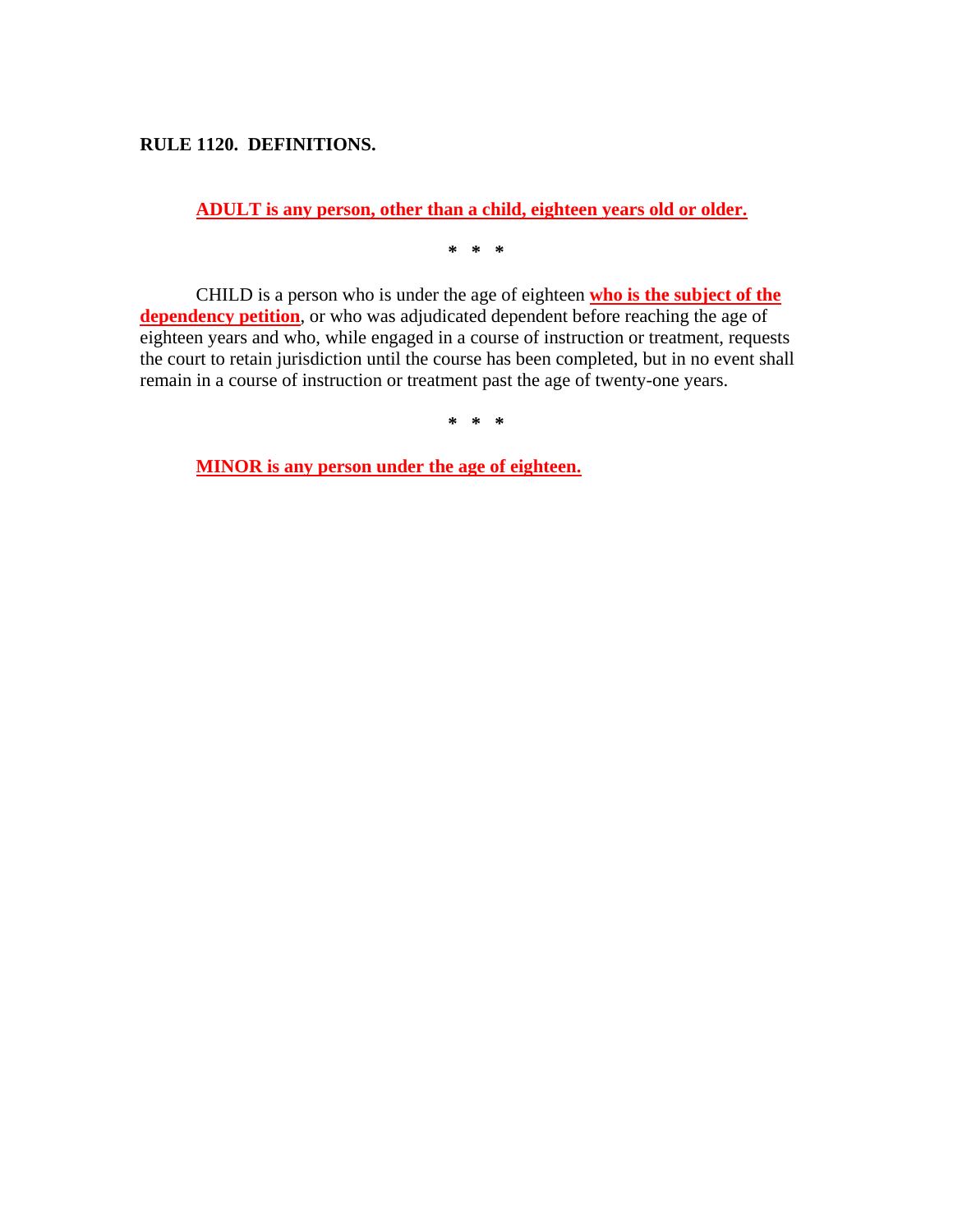## **RULE 1123. SUBPOENAS**

- A. **Contents.** A subpoena in a dependency case shall:
	- 1) order the witness named to appear before the court at the date, time, and place specified;
	- 2) order the witness to bring any items identified or described;
	- 3) state on whose behalf the witness is being ordered to testify; and
	- 4) state the identity, address, and phone number of the person who applied for the subpoena.

### B. **Service.**

- 1) **Method of Service.** A subpoena shall be served upon a witness by:
	- a) in-person delivery;
	- b) registered or certified mail, return receipt requested; or
	- c) first class mail.
- C. **Duration.** A subpoena shall remain in force until the end of a proceeding.
- D. **Bench Warrant.** If any subpoenaed person fails to appear for the hearing and the court finds that sufficient notice was given, the **[court] judge** may issue a bench warrant **pursuant to Rule 1140**.
- **E. Parental notification.** 
	- **1) Generally. If a witness is a minor, the witness's guardian shall be notified that the minor has been subpoenaed.**
	- **2) Exception. Upon prior court approval and good cause shown, a subpoena may be served upon a minor without such notification to the guardian. If and when necessary, request for such prior court approval may be obtained** *ex parte***.**

### **COMMENT**

*A* **subpoena duces tecum** *is to set forth with particularity, the documents, records, or other papers to be produced at the hearing. The items sought are to be relevant to the proceedings.* **See** *Rule 1340 on discovery,* **In re J.C.***, 412 Pa.Super. 369, 603 A.2d 627 (1992), and* **In re A.H.***, 763 A.2d 873 (Pa. Super. Ct. 2000) for production of documents necessary to prepare for a hearing.* 

**Prior to issuing a bench warrant for a minor, the judge should determine if the guardian of the witness was served. Nothing in these rules gives the guardians of witnesses legal standing in the matter being heard by the court or creates a right for witnesses to have their guardians present. In**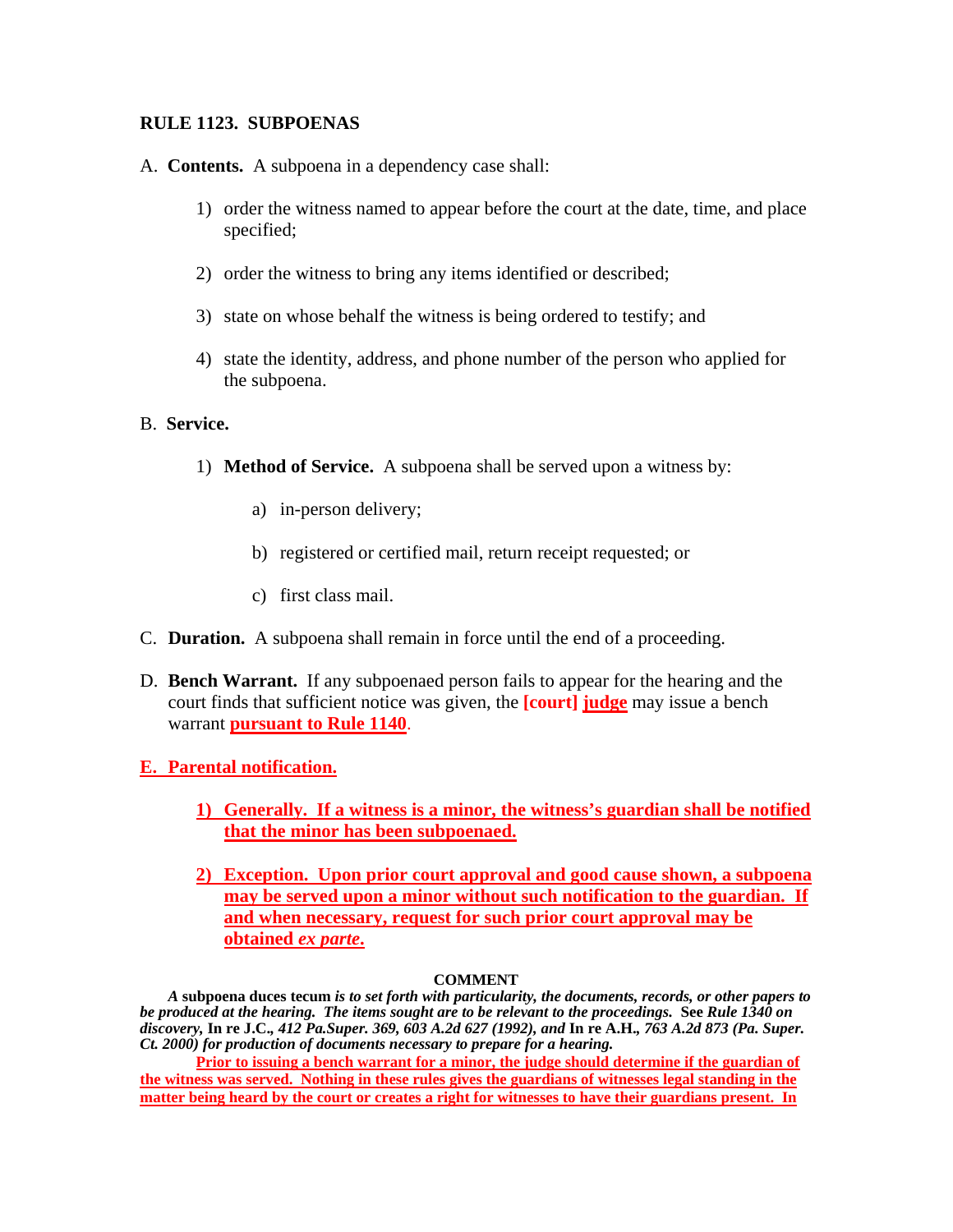**addition, lack of required notice to the guardian does not prevent the minor witness from testifying.**  *See* **Rule 1140 for procedures on bench warrants.**

For power to compel attendance, see 42 Pa.C.S. § 6333. Nothing in this rule prohibits the court from holding a contempt hearing. *See In re Crawford*, 360 Pa.Super. 36, 519 A.2d 978 (1987) for punishment of contempt (children). *See also In re Griffin*, 456 Pa.Super. 440, 690 A.2d 1192 (1997) (foster parents), *Janet D. v. Carros*, 240 Pa.Super. 291, 362 A.2d 1060 (1976) (county agency), and *In re Rose*, 161 Pa.Super. 204, 54 A.2d 297 (1947) (parents) for additional guidance on contempt for other parties.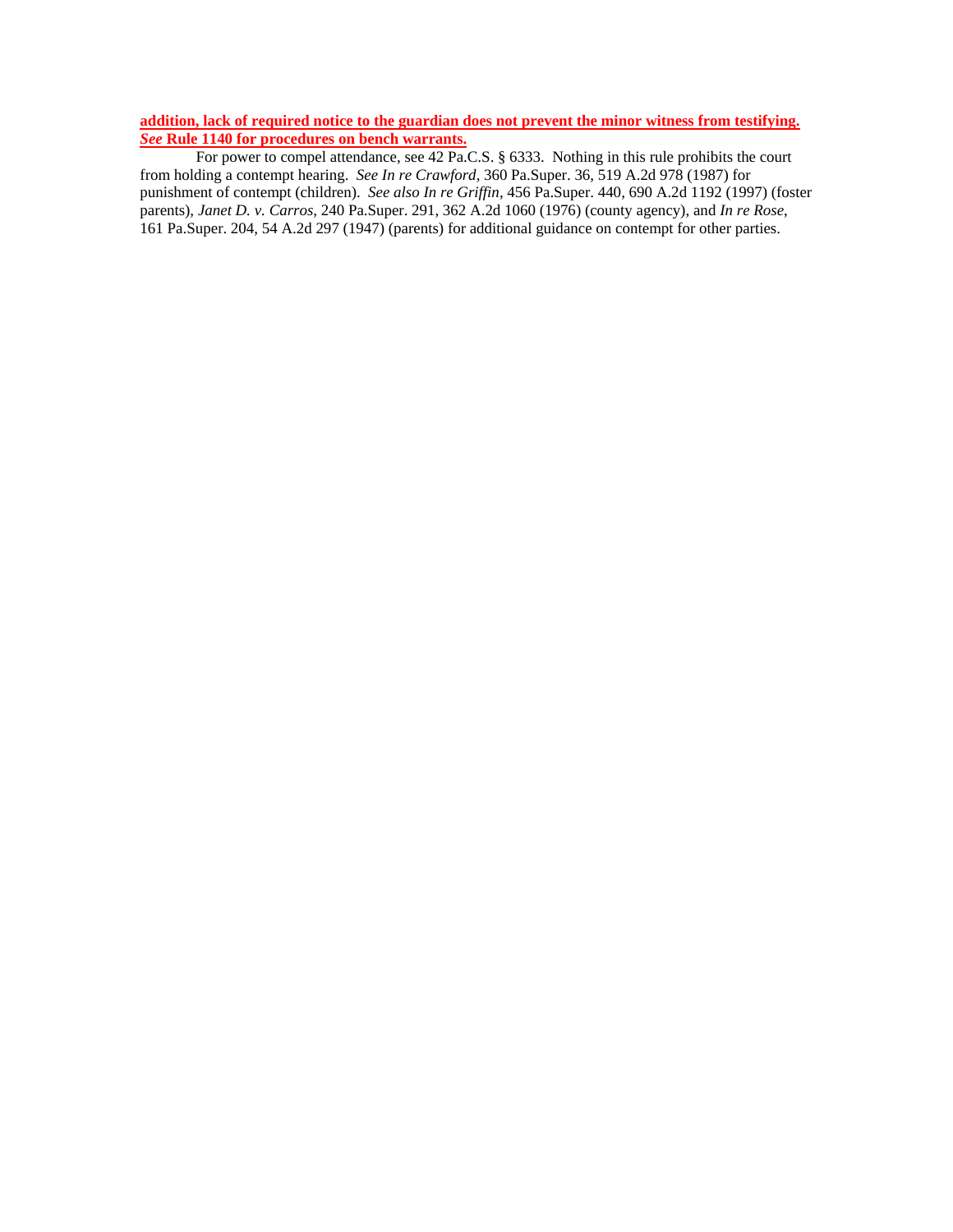### **RULE 1124. SUMMONS**

### A) **Requirements of the summons.** The summons shall:

- 1) be in writing;
- 2) set forth the date, time, and place of the hearing;
- 3) instruct the parties about the right to counsel; and
- 4) give a warning stating that the failure to appear for the hearing may result in arrest.
- B) **Method of Service.** The summons shall be served:
	- 1) in-person; or
	- 2) by certified mail, return receipt and first-class mail.
- C) **Exception to service.** If service cannot be accomplished pursuant to paragraph (B), the party may move for a special order directing the method of service. The motion shall be accompanied by an affidavit stating the nature and extent of the investigation which has been made to determine the whereabouts of the person sought to be served and the reasons why service can not be made.
- D) **Bench Warrant.** If any summoned person fails to appear for the hearing and the court finds that sufficient notice was given, the **[court] judge** may issue a bench warrant **pursuant to Rule 1140**.

#### **COMMENT**

In paragraph (D), this rule provides that a summoned person is to fail to appear and the court is to find that sufficient notice was given before a bench warrant may be issued. The Juvenile Act, 42 Pa.C.S. § 6335(c), which provides for the issuance of arrest warrants if the child may abscond or may not attend or be brought to a hearing, is suspended to the extent that it conflicts with this rule. *See* Rule 1800 for suspensions.

*See* Rules 1360(A), 1500(A), and 1600(A) for service of the parties for a proceeding. *See* **Rule 1140 for procedures on bench warrants.**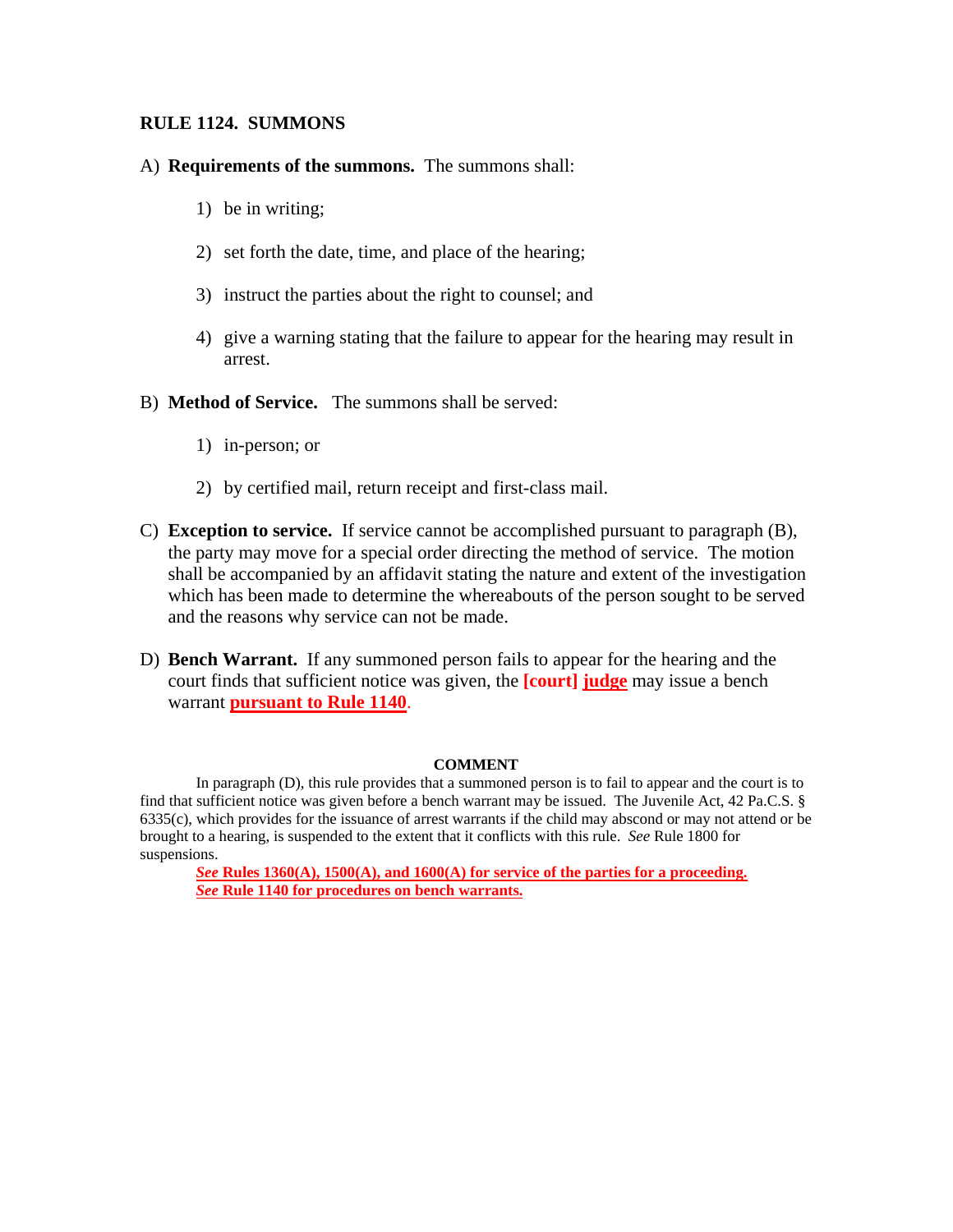## **RULE 1140 . BENCH WARRANTS FOR FAILURE TO APPEAR**

## **A. Issuance of warrant.**

- **1) Before a bench warrant may be issued by a judge, the judge shall find that the subpoenaed or summoned person received sufficient notice of the hearing and failed to appear.**
- **2) For the purpose of a bench warrant, a judge may not find notice solely based on first-class mail service.**

## **B. Party.**

- **1) Where to take the party.** 
	- **a) When a party is taken into custody pursuant to a bench warrant, the party shall be taken without unnecessary delay to the judge who issued the warrant or a judge designated by the President Judge to hear bench warrants.**
	- **b) If the party is not brought before a judge, the party shall be released unless the warrant specifically orders detention of the party.**
	- **c) If the warrant specifically orders detention of a party, the party shall be detained pending a hearing.** 
		- **1) Minor. If the party is a minor, the party shall be detained in a shelter-care facility or other appropriate care.**
		- **2) Adult. If the party is an adult, the witness shall be detained at the county jail.**

## **2) Prompt hearing.**

- **a) If a party is detained pursuant to a specific order in the bench warrant, the party shall be brought before the judge who issued the warrant, a judge designated by the President Judge to hear bench warrants, or an out-of-county judge pursuant to paragraph (B)(4) within seventy-two hours.**
- **b) If the party is not brought before a judge within this time, the party shall be released.**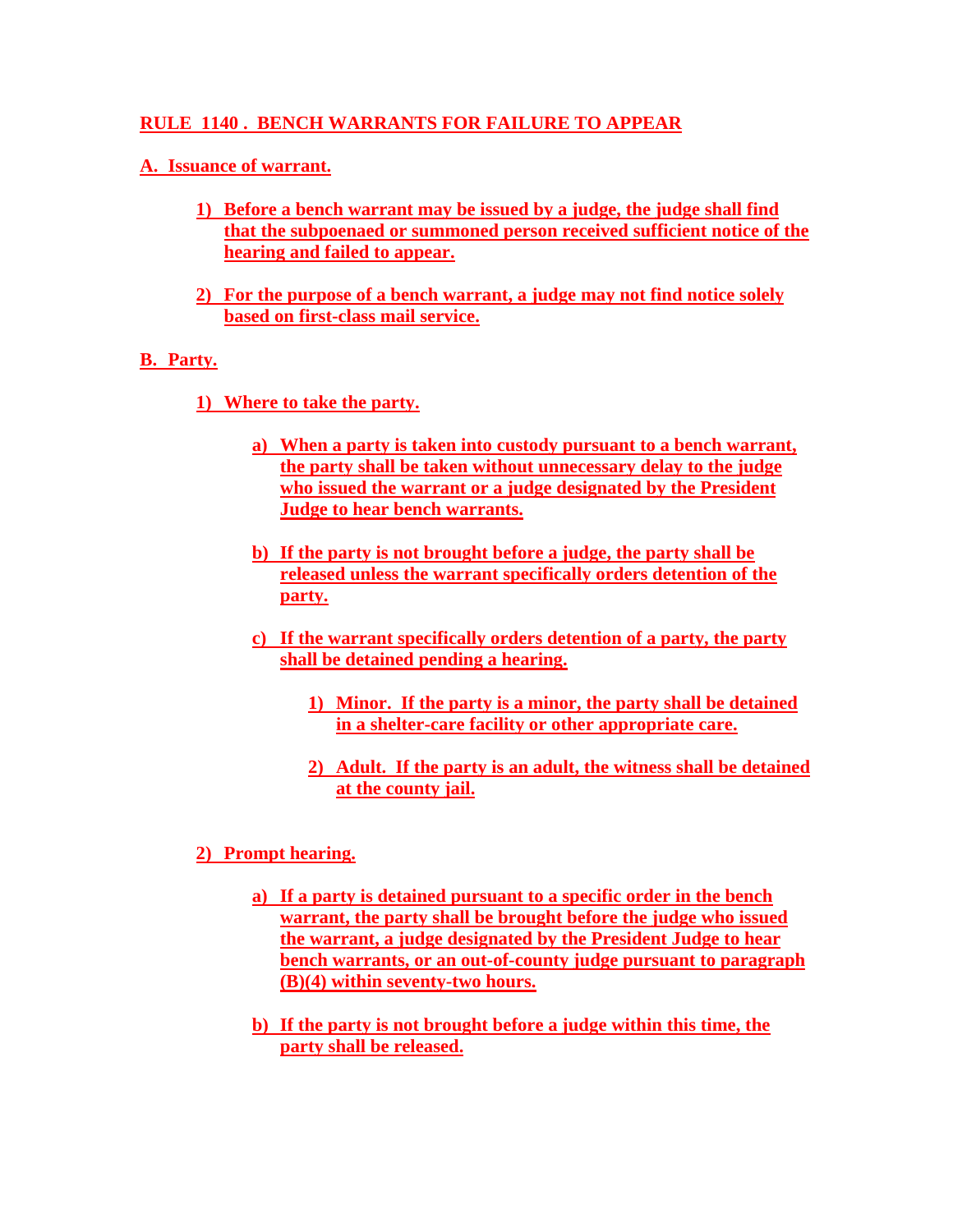- **3) Notification of guardian. If a party is a child and is taken into custody pursuant to a bench warrant, the arresting officer shall immediately notify the child's guardian of the child's whereabouts and the reasons for the issuance of the bench warrant.**
- **4) Out-of-county custody.** 
	- **a) If a party is taken into custody pursuant to a bench warrant in a county other than the county of issuance, the county of issuance shall be notified immediately.**
	- **b) Arrangements to transport the party shall be made immediately.**
	- **c) If transportation cannot be arranged immediately, then the party shall be taken without unnecessary delay to a judge of the county where the party is found.**
	- **d) The judge will identify the party as the subject of the warrant, decide whether detention is warranted, and order that arrangements be made to transport the party to the county of issuance.**
- **5) Time requirements. The time requirements of Rules 1242, 1404, 1510, and 1607 shall be followed.**

## **C. Witnesses.**

- **1) Where to take the witness.** 
	- **a) When a witness is taken into custody pursuant to a bench warrant, the witness shall be taken without unnecessary delay to the judge who issued the warrant or a judge designated by the President Judge to hear bench warrants.**
	- **b) If the witness is not brought before a judge, the witness shall be released unless the warrant specifically orders detention of the witness.**
	- **c) A motion for detention as a witness may be filed anytime before or after the issuance of a bench warrant. The judge may order detention of the witness pending a hearing.**
		- **1) Minor. If a detained witness is a minor, the witness shall be detained in a shelter-care or detention facility.**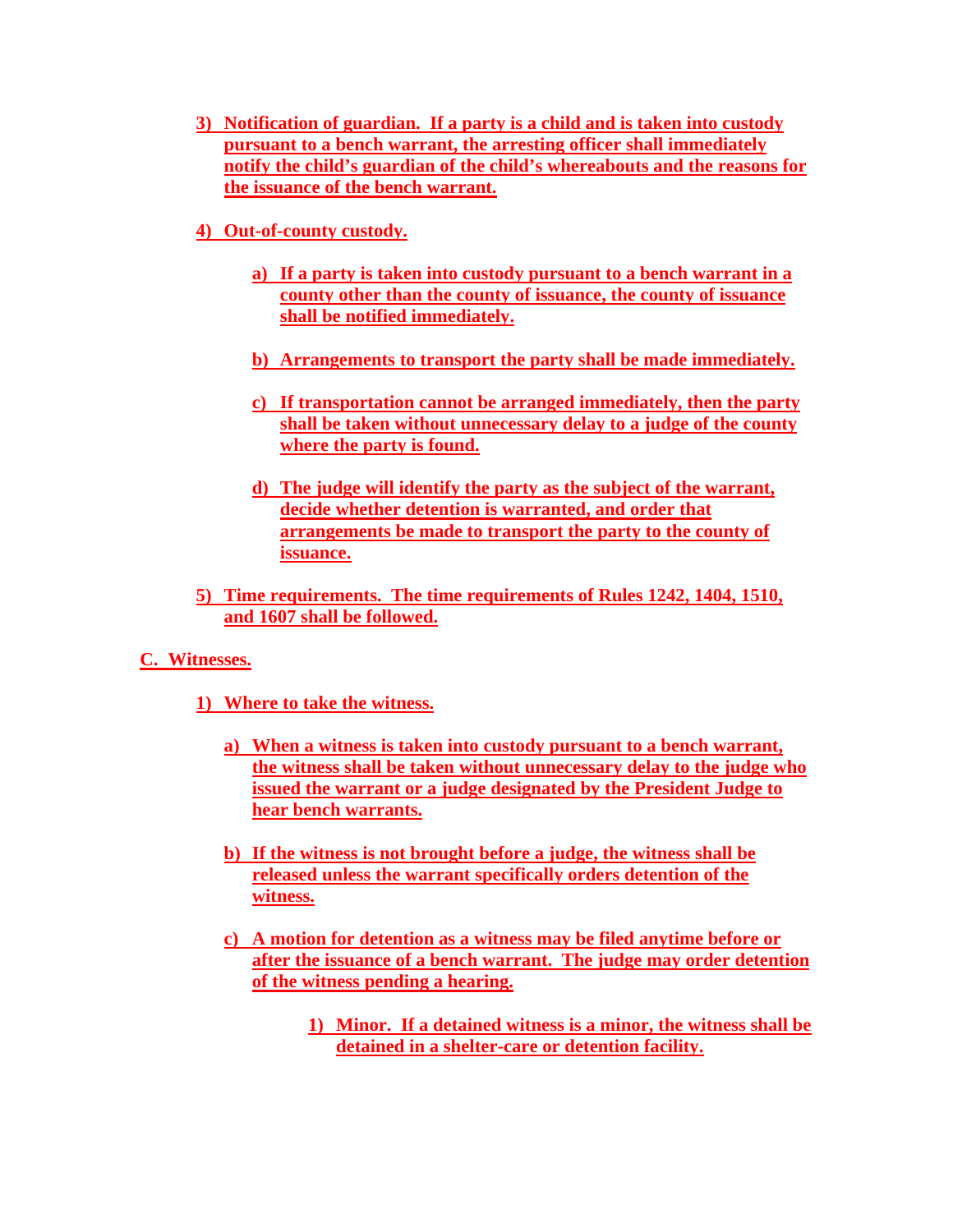## **2) Adult. If a detained witness is an adult, the witness shall be detained at the county jail.**

- **2) Prompt hearing.** 
	- **a) If a witness is detained pursuant to paragraph (C)(1)(c) or brought back to the county of issuance pursuant to paragraph (C)(4)(f), the witness shall be brought before the judge by the next business day.**
	- **b) If the witness is not brought before a judge within this time, the witness shall be released.**
- **3) Notification of guardian. If a witness who is taken into custody pursuant to a bench warrant is a minor, the arresting officer shall immediately notify the witness's guardian of the witness's whereabouts and the reasons for the issuance of the bench warrant.**
- **4) Out-of-county custody.** 
	- **a) If a witness is taken into custody pursuant to a bench warrant in a county other than the county of issuance, the county of issuance shall be notified immediately.**
	- **b) The witness shall be taken without unnecessary delay and within the next business day to a judge of the county where the witness is found.**
	- **c) The judge will identify the witness as the subject of the warrant, decide whether detention as a witness is warranted, and order that arrangements be made to transport the witness to the county of issuance.**
	- **d) Arrangements to transport the witness shall be made immediately.**
	- **e) If transportation cannot be arranged immediately, the witness shall be released unless the warrant or other order of court specifically orders detention of the witness.**
		- **i) Minor. If the witness is a minor, the witness may be detained in an out-of-county shelter-care or detention facility.**
		- **ii) Adult. If the witness is an adult, the witness may be detained in an out-of-county jail.**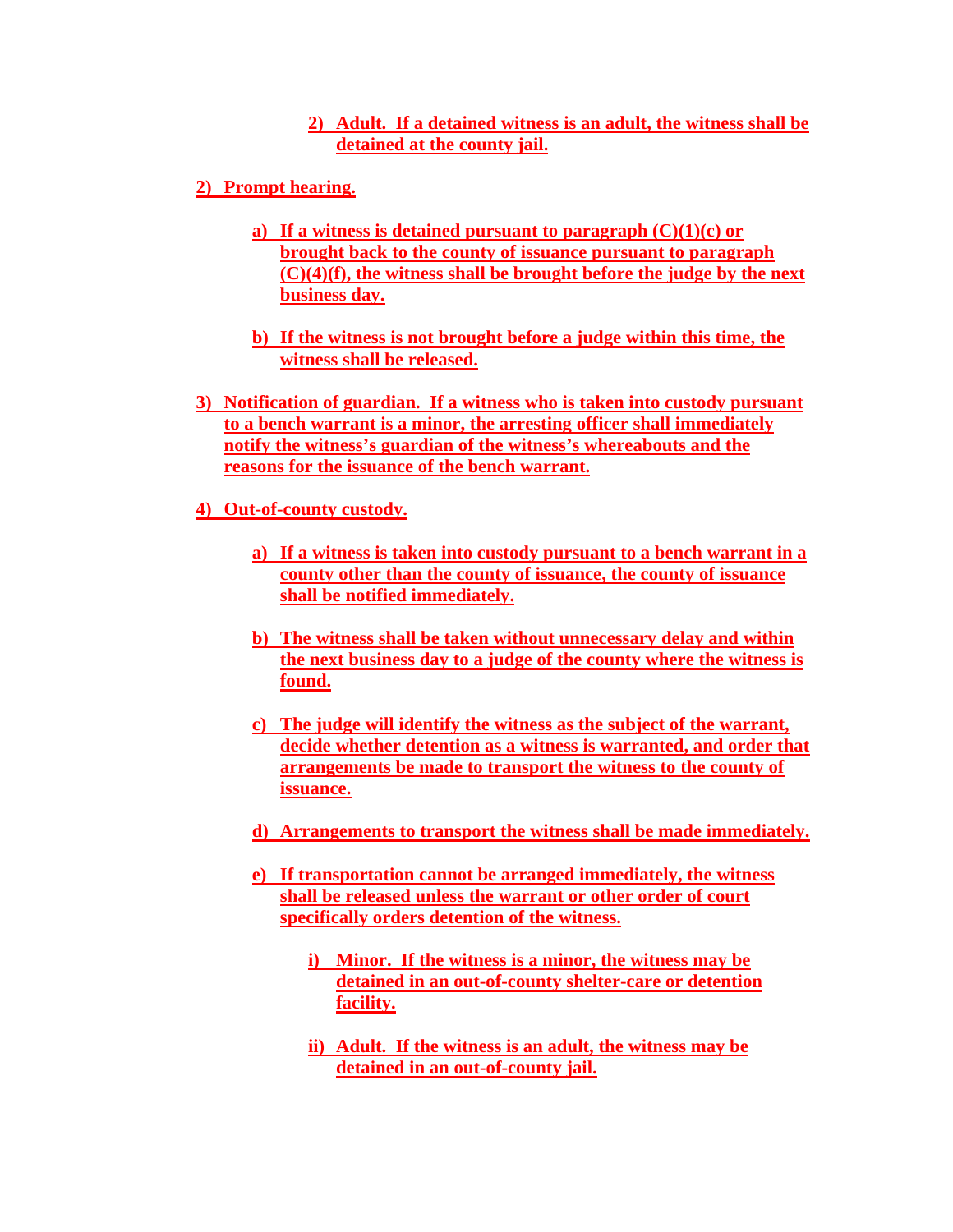- **f) If detention is ordered, the witness shall be brought back to the county of issuance within seventy-two hours from the execution of the warrant.**
- **g) If the time requirements of this paragraph are not met, the witness shall be released.**

### **D. Return & execution of the warrant for parties and witnesses.**

- **1) The bench warrant shall be executed without unnecessary delay.**
- **2) The bench warrant shall be returned to the judge who issued the warrant or to the judge designated by the President Judge to hear bench warrants.**
- **3) When the bench warrant is executed, the arresting officer shall immediately execute a return of the warrant with the judge.**
- **4) Upon the return of the warrant, the judge shall vacate the bench warrant.**

### **COMMENT**

**Pursuant to paragraph (A), the judge is to ensure that the person received sufficient notice of the hearing and failed to attend. The judge may order that the person be served in-person or by certified mail, return receipt. The judge may rely on first-class mail service if additional evidence of sufficient notice is presented. For example, testimony that the person was told in person about the hearing is sufficient notice. Before issuing a bench warrant, the judge should determine if the guardian was notified.** 

**Under Rule 1800, 42 Pa.C.S. § 6335(c) was suspended only to the extent that it is inconsistent with this rule. Under paragraph (A)(1), the judge is to find a subpoenaed or summoned person failed to appear and sufficient notice was given to issue a bench warrant. The fact that the party or witness may abscond or may not attend or be brought to a hearing is not sufficient evidence for a bench warrant. The normal rules of procedure in these rules are to be followed if a child is detained.** *See* **Chapter Two, Part D.**

**Pursuant to paragraph (B)(1)(a), the party is to be taken immediately to the judge who issued the bench warrant or a judge designated by the President Judge of that county to hear bench warrants. Pursuant to paragraph (B)(1)(b), if a bench warrant specifically provides that the party may be detained, the party may be detained without having to be brought before the judge until a hearing within seventy-two hours under paragraph (B)(2)(a). Pursuant to this paragraph, if a hearing is not held promptly, the party is to be released.** *See* **paragraph (B)(2)(b).**

**Under paragraphs (B)(2) and (B)(4), a party taken into custody pursuant to a bench warrant is to have a hearing within seventy-two hours regardless of where the party is found.** *See* **Rule 1240 (C).**

**Pursuant to paragraph (B)(4), the party may be detained out-of-county until transportation arrangements can be made.** 

**Pursuant to paragraph (B)(5), the time requirements of all other rules are to apply to children who are detained.** *See, e.g.,* **Rules 1242, 1404, 1510, and 1607.**

**Pursuant to paragraph (C)(1)(a), the witness is to be taken immediately to the judge who issued the bench warrant or a judge designated by the President Judge of that county to hear bench**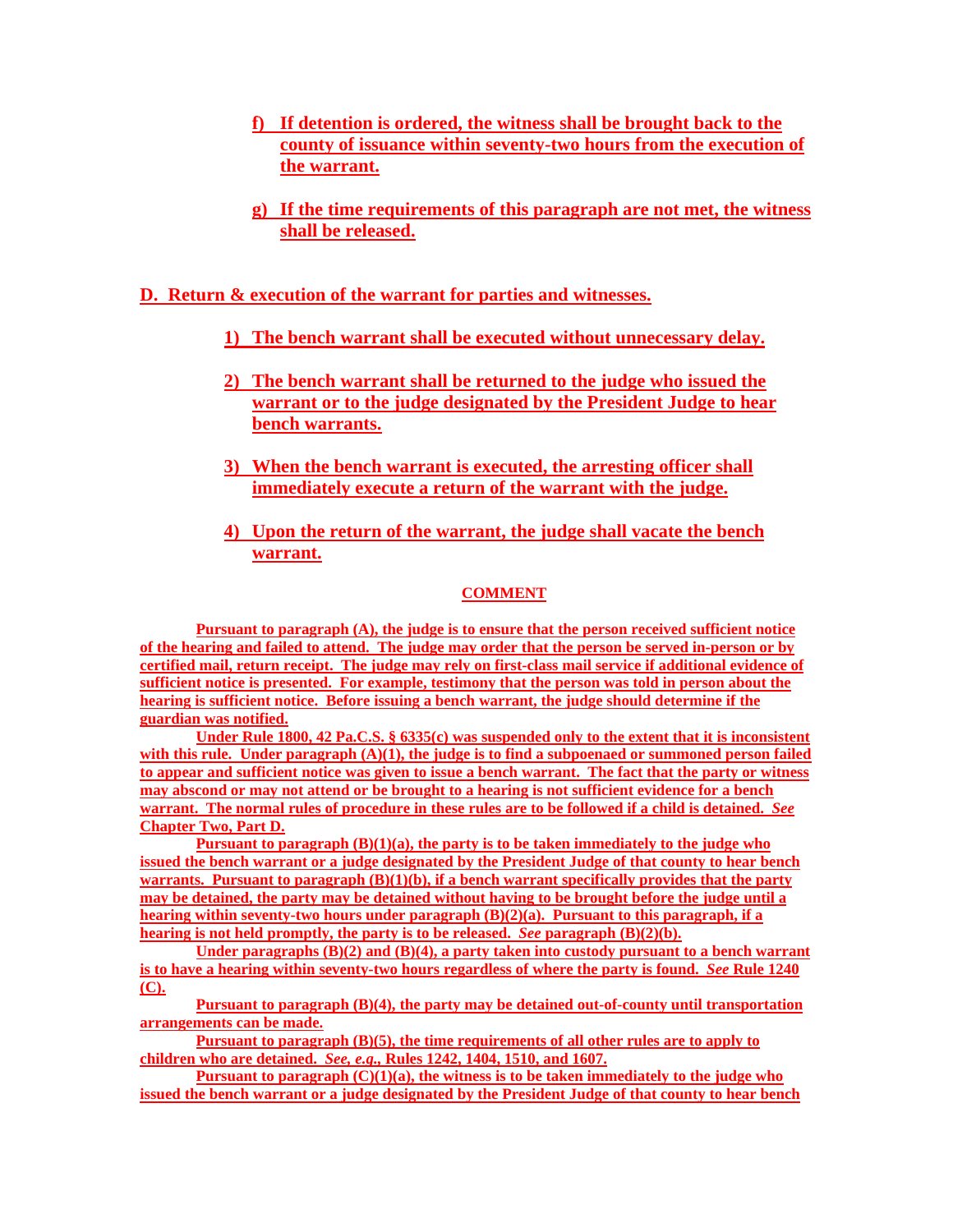**warrants. Pursuant to paragraph (C)(1)(b), if the judge is not available, the witness is to be released immediately unless the warrant specifically orders detention. Pursuant to paragraph (C)(1)(c), a motion for detention as a witness may be filed. If the witness is detained, a prompt hearing pursuant to paragraph (C)(2) is to be held by the next business day or the witness is to be released.** *See* **paragraph (C)(2)(b).**

**Pursuant to paragraph (C)(4)(b), a witness is to be brought before an out-of-county judge by the next business day unless the witness can be brought before the judge who issued the bench warrant within this time. When the witness is transported back to the county of issuance within seventy-two hours of the execution of the bench warrant, the witness is to be brought before the judge who issued the bench warrant by the next business day.** *See* **paragraph (C)(4)(f).**

**Pursuant to paragraph (D)(2), the bench warrant is to be returned to the judge who issued the warrant or to the judge designated by the President Judge to hear warrants by the arresting officer executing a return of warrant.** *See* **paragraph (D)(3).**

**Pursuant to paragraph (D)(4), the bench warrant is to be vacated after the return of the warrant is executed so the party or witness is not taken into custody on the same warrant if the party or witness is released. "Vacated" is to mean that the bench warrant has been served, dissolved, executed, dismissed, canceled, returned, or any other similar language used by the judge to terminate the warrant. The bench warrant is no longer in effect once it has been vacated.**

**See 42 Pa.C.S. § 4132 for punishment of contempt for children and witnesses.**

**Throughout these rules, the "child" is the subject of the dependency proceedings. When a witness or another party is under the age of eighteen, the witness or party is referred to as a "minor." When "minor" is used, it may include a child. This distinction is made to differentiate between children who are alleged dependants and other minors who are witnesses.** *See* **also Rule 1120 for the definitions of "child" and "minor."**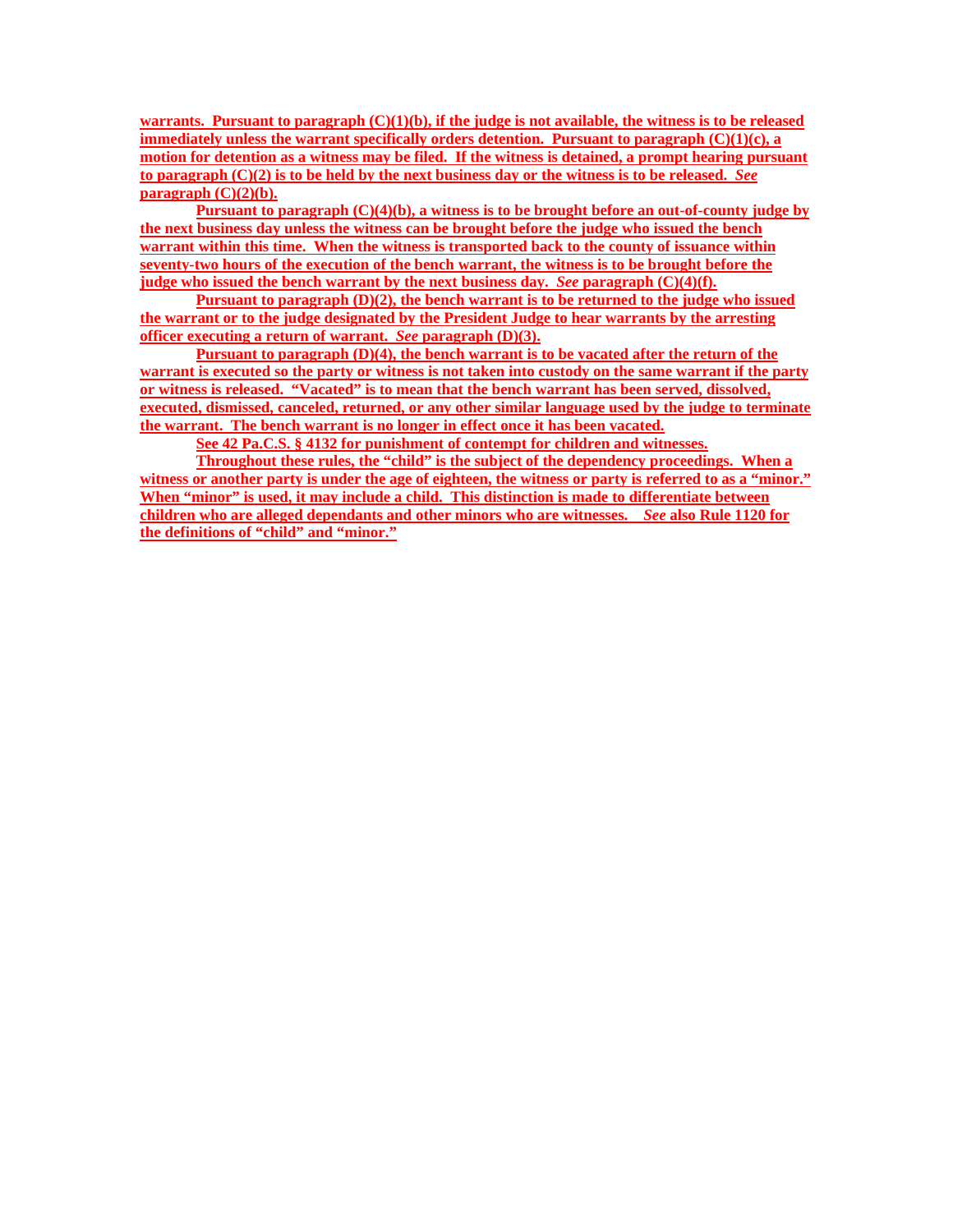# **RULE 1364. FAILURE TO APPEAR ON THE SUMMONS**

If any summoned person fails to appear for the adjudicatory hearing and the court finds that sufficient notice was given, the judge may issue a bench warrant **pursuant to Rule 1140**.

### **COMMENT**

*See* **Rule 1140 for issuance of a bench warrant.**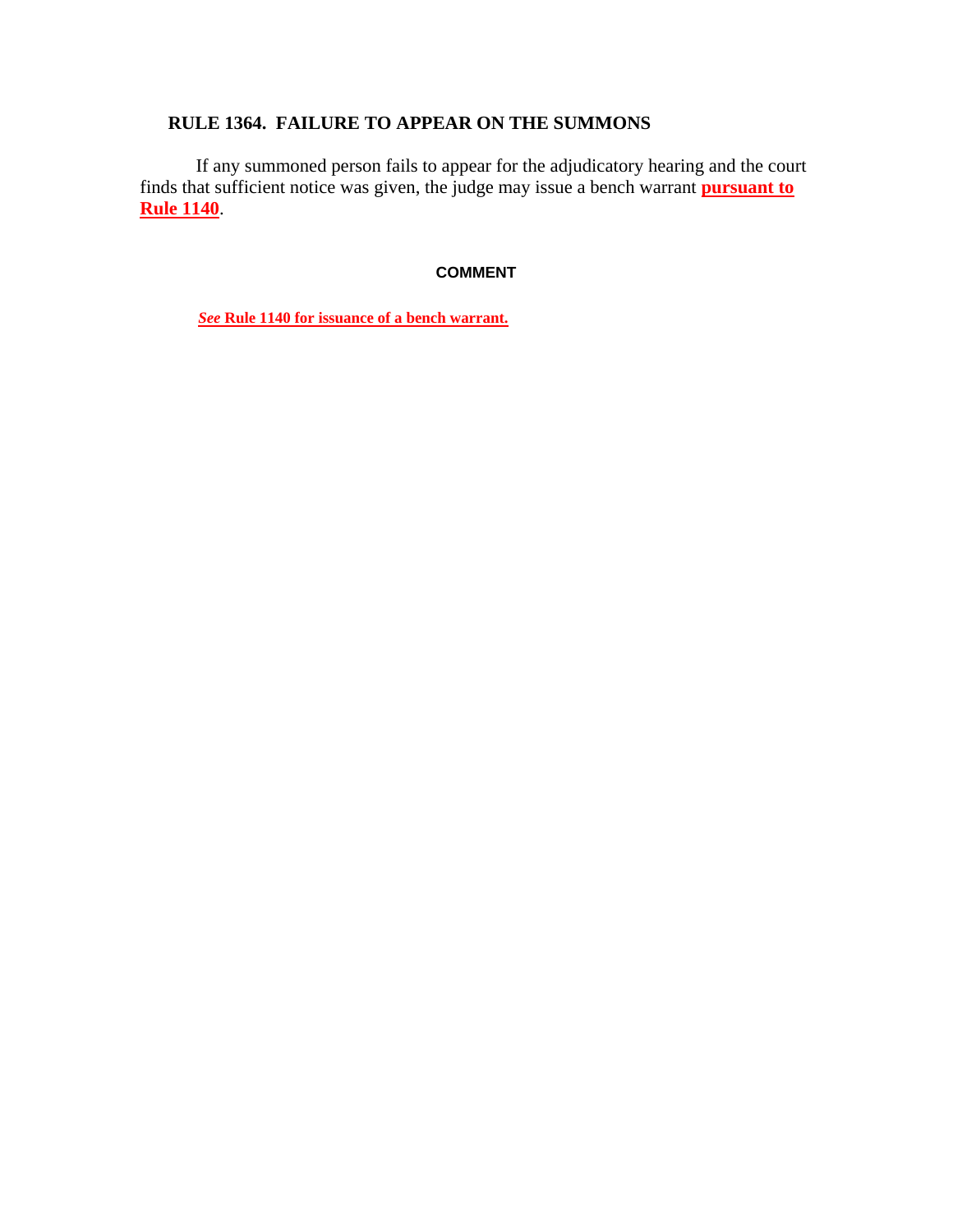### **CHAPTER 18 SUSPENSIONS**

### **1800. SUSPENSIONS OF ACTS OF ASSEMBLY**

This rule provides for the suspension of the following Acts of Assembly that apply to dependency proceedings only:

- 1) The Act of July 9, 1976, P.L. 586, No. 142, § 2, 42 Pa.C.S. § 6335(c), which provides for the issuance of arrest warrants if the child may abscond or may not attend or be brought to a hearing, is suspended only insofar as the Act is inconsistent with Rule**s** 1124 **and 1140**, which requires a summoned person to fail to appear and the court to find that sufficient notice was given.
- 2) The Act of July 9, 1976, P.L. 586, No. 142, § 2, 42 Pa.C.S. § 6336(c), which provides that if a proceeding is not recorded, full minutes shall be kept by the court, is suspended only insofar as the Act is inconsistent with Rules 1127(A)  $& 1242(B)(2)$ , which requires all proceedings to be recorded, except for shelter care hearings.
- 3) The Act of July 9, 1976, P.L. 586, No. 142, § 2, 42 Pa.C.S. § 6311(b)(9), which provide that there is not a conflict of interest for the guardian *ad litem* in communicating the child's wishes and the recommendation relating to the appropriateness and safety of the child's placement and services necessary to address the child's needs and safety, is suspended only insofar as the Act is inconsistent with Rule 1151, which allows for appointment of separate legal counsel and a guardian *ad litem* when the guardian *ad litem* determines there is a conflict of interest between the child's legal interest and best interest.
- 4) The Act of July 9, 1976, P.L. 586, No. 142, § 2, 42 Pa.C.S. § 6337, which provides that counsel must be provided unless the guardian is present and waives counsel for the child, is suspended only insofar as the Act is inconsistent with Rule 1152, which does not allow a guardian to waive the child's right to counsel and a child may not waive the right to a guardian *ad litem*.
- 5) The Act of July 9, 1976, P.L. 586, No. 142, § 2, 42 Pa.C.S. § 6305(b), which provides that the court may direct hearings in any case or classes of cases be conducted by the master, is suspended only insofar as the Act is inconsistent with Rule 1187, which allows masters to hear only specific classes of cases.
- 6) The Act of July 9, 1976, P.L. 586, No. 142, § 2, 42 Pa.C.S. § 6324, which authorizes law enforcement officers to take a child into custody, is suspended only insofar as the Act is inconsistent with Rule 1202, which provides for police officers taking a child into custody.